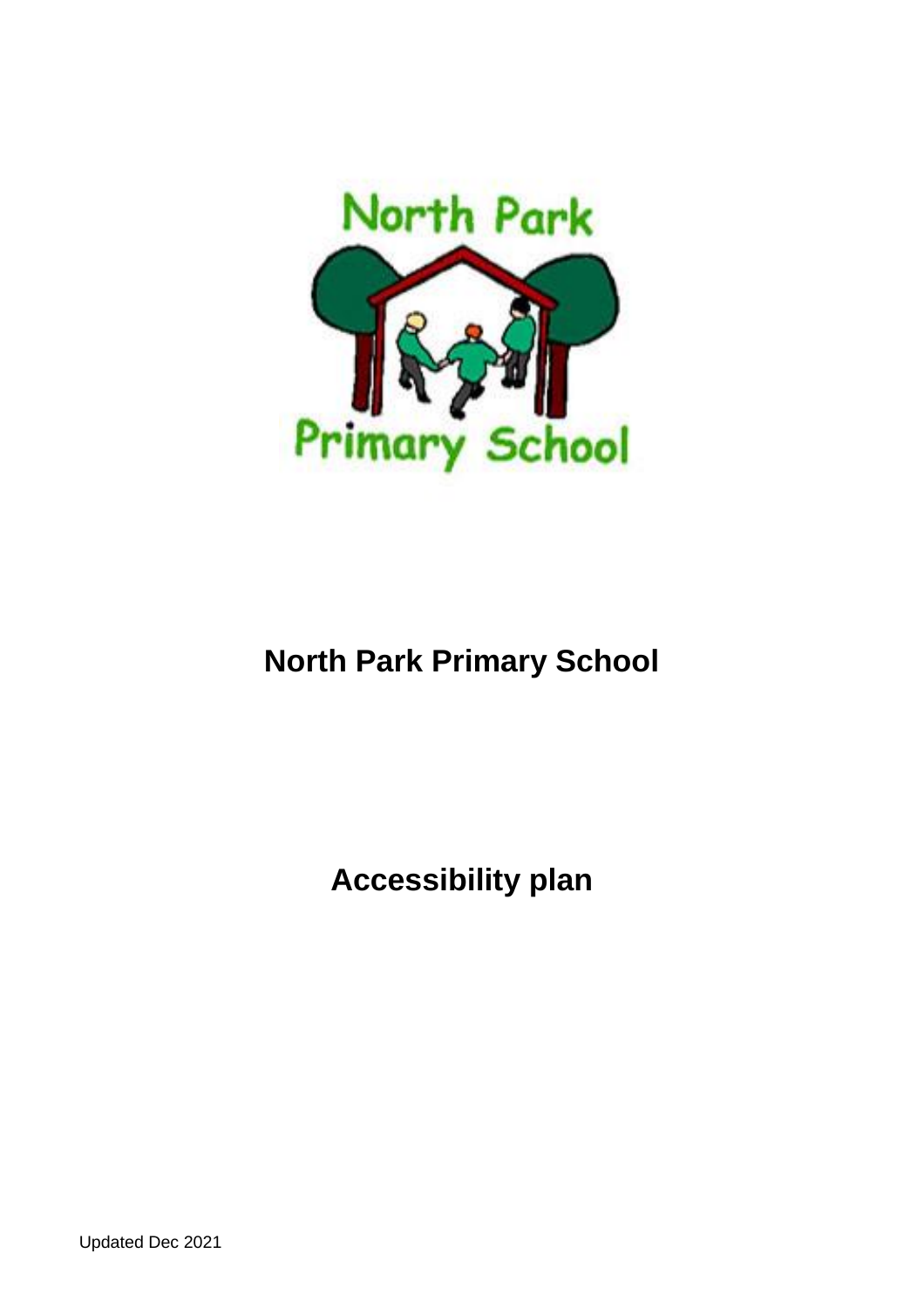## **1. Aims**

Schools are required under the Equality Act 2010 to have an accessibility plan. The purpose of the plan is to:

- Increase the extent to which disabled pupils can participate in the curriculum
- Improve the physical environment of the school to enable disabled pupils to take better advantage of education, benefits, facilities and services provided
- Improve the availability of accessible information to disabled pupils

Our school aims to treat all its pupils fairly and with respect. This involves providing access and opportunities for all pupils without discrimination of any kind.

At North Park Primary School, we are committed to working together to provide an inspirational and exciting learning environment where all children can develop an enthusiasm for life-long learning.

We believe that children should feel happy, safe and valued so that they gain a respectful. caring attitude towards each other and the environment both locally and globally. We work to ensure respect for cultural diversity, celebration of achievement and commitment to shared values fosters the growth of confidence and self-esteem in every child and their family. Through our whole school ethos, everyone is valued.

The quality of teaching and learning will reflect the high value the school places on the achievement of all the pupils, reflecting diversity of race, equality of gender and awareness of individual need. The quality of care provided throughout the school day will promote independence and self-esteem in all pupils.

Careful planning of the curriculum and consistent assessment of pupil progress will ensure the provision of learning experiences which are appropriate to each child, building on present understanding in order to develop and extend skills and knowledge. Well informed transition between Key Stages will ensure progression and continuity of curriculum provision from the Foundation Stage to the end of Key Stage 1 and beyond to KS2.

Teaching and Support staff will be deployed across the school to best meet identified need. This will ensure that curriculum provision and the use of resources supports the school's stance on issues of equal opportunity in terms of race, gender and special educational need, contributing to the personal development of all pupils.

The school will encourage the growth of such personal qualities as empathy, consideration for others and the ability to co-operate; promoting community cohesiveness, fostering the development of self-discipline and the awareness that each person is responsible for their own actions.

We nurture and care for children and their families, appreciating individuality, identifying special needs early and developing enthusiasm and enjoyment for learning. Sharing our experiences, our ideas and our resources amongst others so everyone has the chance to achieve.

The plan will be made available online on the school website, and paper copies are available upon request.

Our school is also committed to ensuring staff are trained in equality issues with reference to the Equality Act 2010, including understanding disability issues.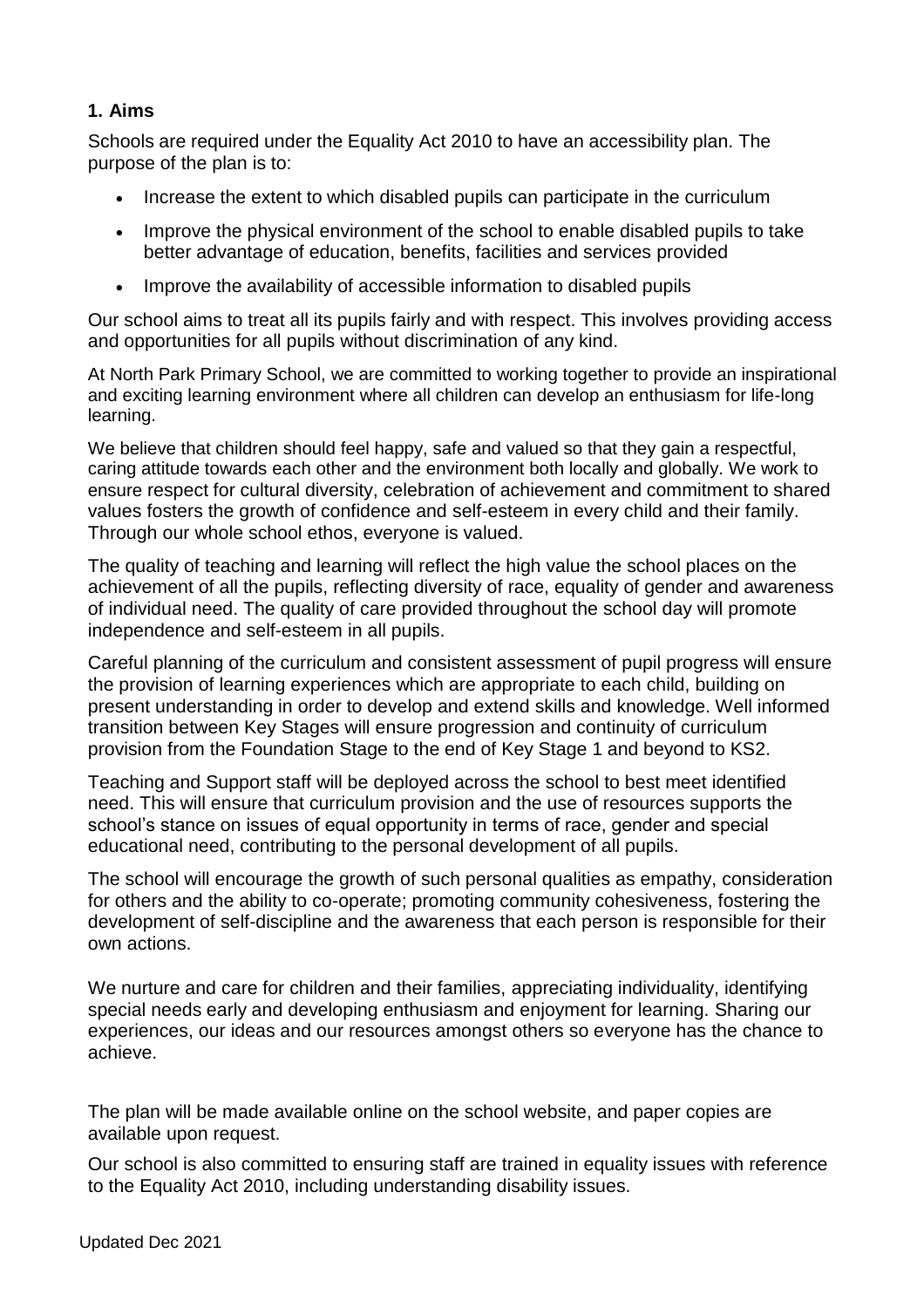The school supports any available partnerships to develop and implement the plan.

*North Park Primary School's Accessibility Plan has been developed and drawn up based upon information supplied by the Local Authority, pupils, parents, staff and governors. Where necessary, other outside agencies and specialists have also been consulted. The document will be used to advise other planning documents and policies and will be reported upon annual in respect of progress and outcomes. The intention is to provide a projected plan for a 3-year period ahead of the next review date. The Accessibility Plan is structured to complement and support the school's Equality Objectives and will similarly be published on the school website. We understand that the Local Authority will monitor the school's activity under the Equality Act 2010 (and in particular Schedule 10 regarding Accessibility) and will advise upon the compliance with that duty.*

Our school's complaints procedure covers the accessibility plan. If you have any concerns relating to accessibility in school, this procedure sets out the process for raising these concerns.

## **2. Legislation and guidance**

This document meets the requirements of [schedule 10 of the Equality Act 2010](http://www.legislation.gov.uk/ukpga/2010/15/schedule/10) and the Department for Education (DfE) [guidance](https://www.gov.uk/government/publications/equality-act-2010-advice-for-schools) for schools on the Equality Act 2010.

The Equality Act 2010 defines an individual as disabled if he or she has a physical or mental impairment that has a 'substantial' and 'long-term' adverse effect on his or her ability to undertake normal day to day activities.

Under the [Special Educational Needs and Disability \(SEND\) Code of Practice,](https://www.gov.uk/government/publications/send-code-of-practice-0-to-25) 'long-term' is defined as 'a year or more' and 'substantial' is defined as 'more than minor or trivial'. The definition includes sensory impairments such as those affecting sight or hearing, and long-term health conditions such as asthma, diabetes, epilepsy and cancer.

Schools are required to make 'reasonable adjustments' for pupils with disabilities under the Equality Act 2010, to alleviate any substantial disadvantage that a disabled pupil faces in comparison with non-disabled pupils. This can include, for example, the provision of an auxiliary aid or adjustments to premises.

This policy complies with our funding agreement and articles of association.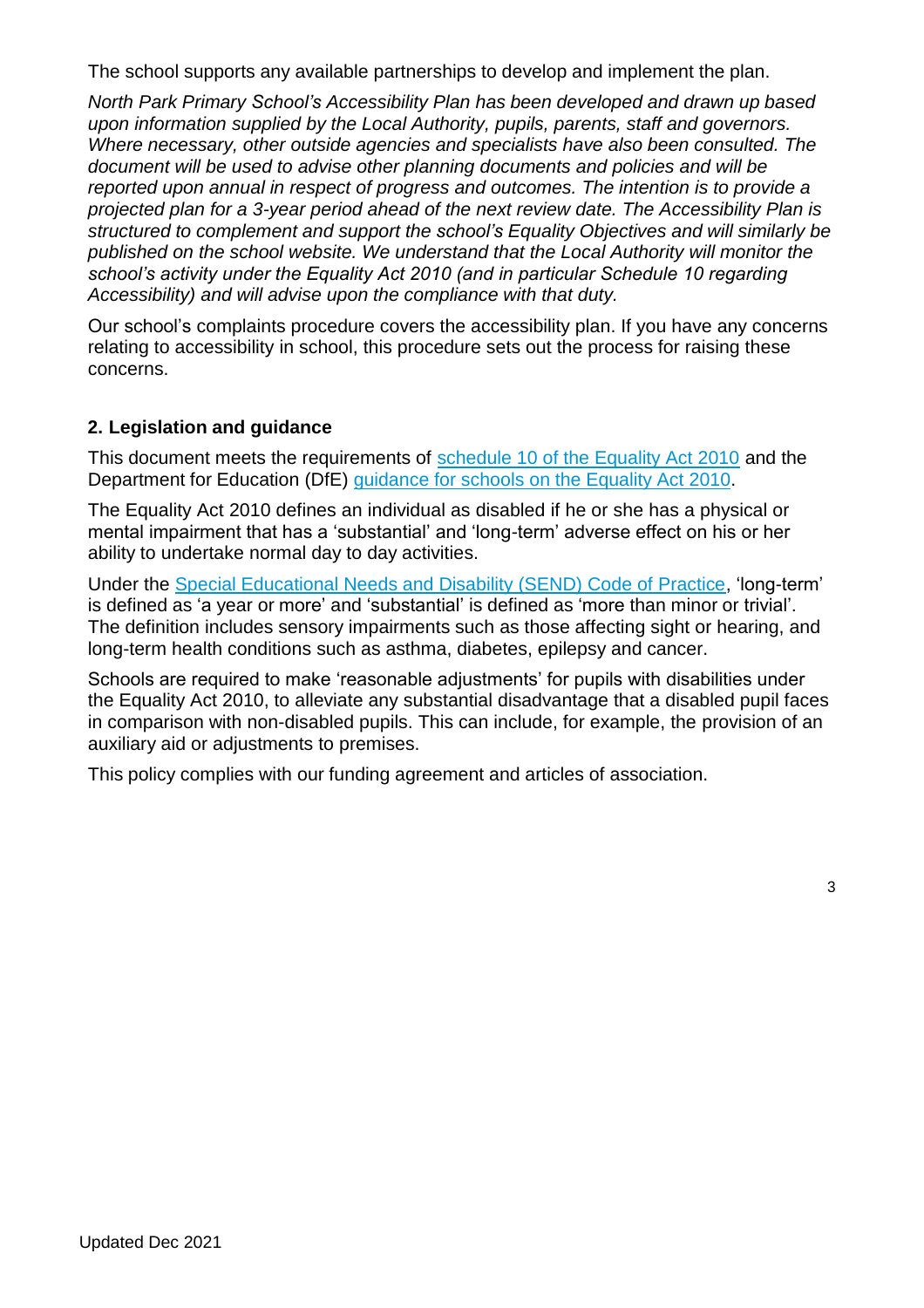## **3. Action plan**

This action plan sets out the aims of our accessibility plan in accordance with the Equality Act 2010.

| Aim                                                                                                             | <b>Current good practice</b><br>Include established practice and<br>practice under development                                                                                                                                                                                                                                                                                                                                                                                                                                       | <b>Objectives</b><br>State short, medium and<br>long-term objectives                                                                                                                                                                                                                                                                                                                                                                                                                                                                                                                       | <b>Actions to be taken</b>                                                                                                                                                                                                                                                                                                                                                                                                                                                                                                                                      | <b>Person</b><br>responsible             | Date to<br>complete<br>actions by | <b>Success criteria</b>                                                                                                                                                                                                                                                                                                                                                                                                                                                                                                                                                            |
|-----------------------------------------------------------------------------------------------------------------|--------------------------------------------------------------------------------------------------------------------------------------------------------------------------------------------------------------------------------------------------------------------------------------------------------------------------------------------------------------------------------------------------------------------------------------------------------------------------------------------------------------------------------------|--------------------------------------------------------------------------------------------------------------------------------------------------------------------------------------------------------------------------------------------------------------------------------------------------------------------------------------------------------------------------------------------------------------------------------------------------------------------------------------------------------------------------------------------------------------------------------------------|-----------------------------------------------------------------------------------------------------------------------------------------------------------------------------------------------------------------------------------------------------------------------------------------------------------------------------------------------------------------------------------------------------------------------------------------------------------------------------------------------------------------------------------------------------------------|------------------------------------------|-----------------------------------|------------------------------------------------------------------------------------------------------------------------------------------------------------------------------------------------------------------------------------------------------------------------------------------------------------------------------------------------------------------------------------------------------------------------------------------------------------------------------------------------------------------------------------------------------------------------------------|
| Continue to<br>increase access to<br>the curriculum for<br>pupils with SEND<br>or a disability, as<br>necessary | Our school offers a fully<br>differentiated curriculum for all<br>pupils.<br>We use resources tailored to the<br>needs of pupils who require<br>support to access the curriculum.<br>Curriculum resources include<br>examples of people with<br>disabilities.<br>Curriculum progress is tracked for<br>all pupils, including those with a<br>disability.<br>Outcomes are set effectively and<br>are appropriate for pupils with<br>additional needs.<br>The curriculum is reviewed to<br>ensure it meets the needs of all<br>pupils. | Ensure thorough<br>handover of information<br>from each year group<br>including different<br>nursery providers.<br>Review all policies and<br>ensure they reflect<br>inclusive practice and<br>procedures.<br>Keep up to date with all<br>safeguarding training.<br>Ensure lessons are<br>appropriately<br>differentiated.<br>Review attainment of all<br>SEND pupils.<br>Take account of variety<br>of learning styles when<br>teaching within the<br>Curriculum, the school<br>aims to provide full<br>access to all aspects of<br>the curriculum by<br>providing (where<br>appropriate) | Handovers to take place<br>at the end of each year<br>in preparation for the<br>following year or when a<br>pupil is transferring into<br>school.<br>Reception teacher and<br>SENCO to meet<br>incoming Nursery<br>children, parents and<br>feeder Nursery Schools<br>to ensure effective<br>transition<br>Year 6 teacher and<br>SENCo to liaise with<br>secondary schools to<br>ensure effective<br>transition<br>Effective liaison with<br>external specialists for<br>advice and guidance as<br>necessary, to help<br>inform and guide<br>practice in school | Head teacher<br><b>COVER</b><br>Teachers | ongoing                           | Procedures /<br>equipment / ideas set<br>in place by the time<br>the child starts the new<br>class.<br>All policies clearly<br>reflect inclusive<br>practice and<br>procedure.<br>Children make good<br>progress in<br>accordance with their<br>ability and achieve<br>their targets.<br>Progress made<br>towards Support Plan<br>targets.<br>Variety of learning<br>styles and<br>multisensory activities<br>evident in planning<br>and in the<br>classrooms.<br>Ensuring that the<br>needs of all disabled<br>pupils, parents and<br>staff are represented<br>within the school. |
| Improve the                                                                                                     | Pupils are monitored and tracked                                                                                                                                                                                                                                                                                                                                                                                                                                                                                                     | Ensure assessment                                                                                                                                                                                                                                                                                                                                                                                                                                                                                                                                                                          | Develop comprehensive                                                                                                                                                                                                                                                                                                                                                                                                                                                                                                                                           | <b>SENCO</b>                             | <b>July 2022</b>                  | Clear pupil records for                                                                                                                                                                                                                                                                                                                                                                                                                                                                                                                                                            |
| effectiveness of                                                                                                | using in school assessment records procedures are in place to records to track                                                                                                                                                                                                                                                                                                                                                                                                                                                       |                                                                                                                                                                                                                                                                                                                                                                                                                                                                                                                                                                                            |                                                                                                                                                                                                                                                                                                                                                                                                                                                                                                                                                                 |                                          |                                   | progress and attainment                                                                                                                                                                                                                                                                                                                                                                                                                                                                                                                                                            |
|                                                                                                                 | assessment recording and staff know pupils well                                                                                                                                                                                                                                                                                                                                                                                                                                                                                      |                                                                                                                                                                                                                                                                                                                                                                                                                                                                                                                                                                                            | track and monitor progress assessment for pupils with                                                                                                                                                                                                                                                                                                                                                                                                                                                                                                           |                                          |                                   | are embedded in practise                                                                                                                                                                                                                                                                                                                                                                                                                                                                                                                                                           |

Updated Dec 2021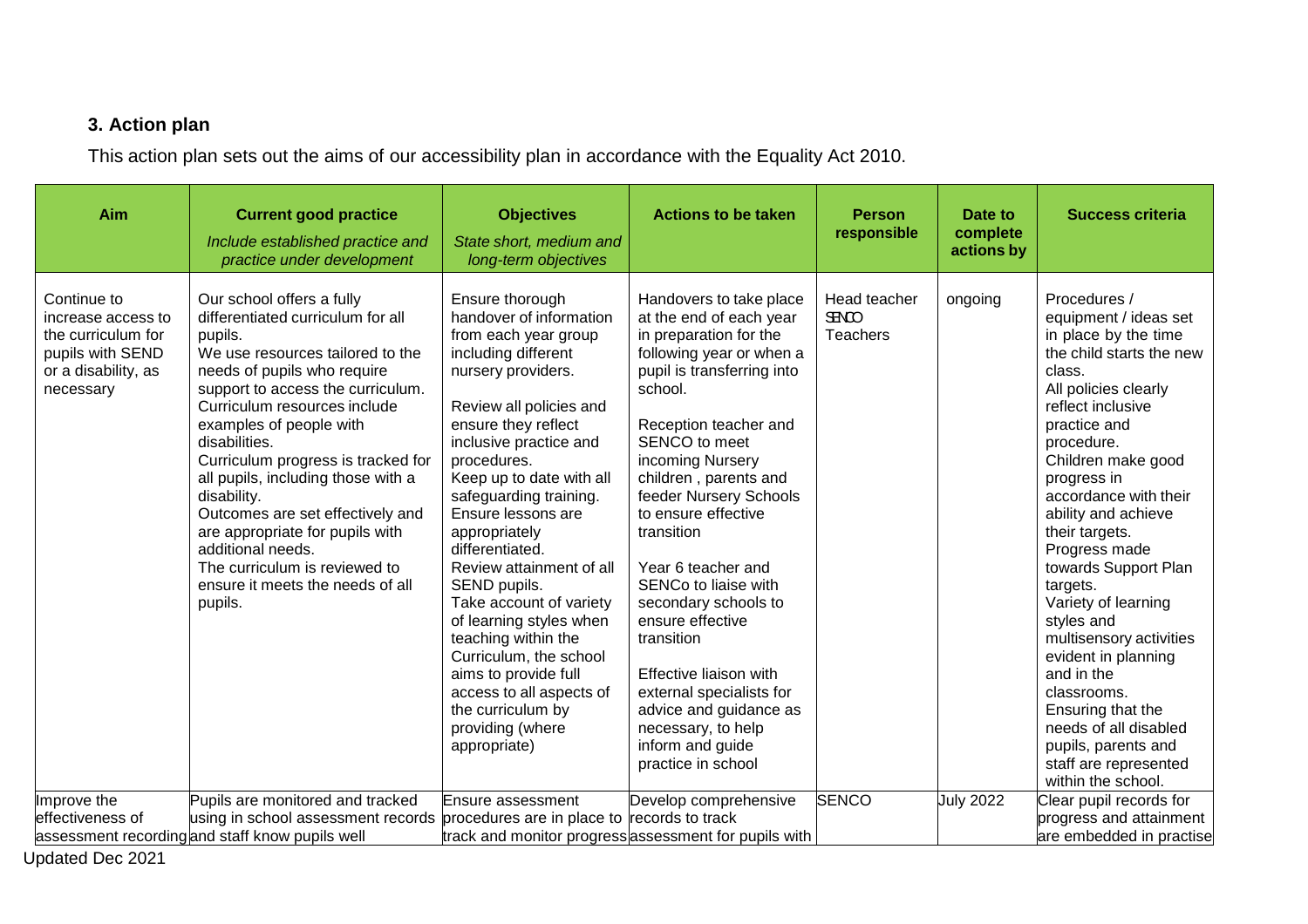| for pupils with SEND |                                    | and attainment                       | SEND who are working         |              |          |                             |
|----------------------|------------------------------------|--------------------------------------|------------------------------|--------------|----------|-----------------------------|
|                      |                                    |                                      | below key stage              |              |          |                             |
|                      |                                    |                                      | objectives, including use of |              |          |                             |
|                      |                                    |                                      | the Engagement Model, if     |              |          |                             |
|                      |                                    |                                      | necessary                    |              |          |                             |
| To establish close   | The SENCO works closely with a     | To ensure continued                  | SENCO to maintain good       | <b>SENCO</b> | Ongoing  | Expert advice and           |
| liaison with outside | range of external agencies and     | collaboration between all            | communication with           |              |          | guidance is used to         |
| agencies for pupils  | ensures advice is reflected in     | key personnel - meetings             | external agencies and        |              |          | effectively inform          |
| with ongoing health  | procedures and provision in school | will be scheduled with               | report regularly to senior   |              |          | provision in school         |
| needs. Eg Children   |                                    | specialist agencies as part leaders; |                              |              |          |                             |
| with severe asthma,  |                                    | of inductions and review             | SENCO to maintain            |              |          |                             |
| epilepsy or mobility |                                    | processes, as necessary              | effective records of         |              |          |                             |
| issues, etc          |                                    |                                      | communication                |              |          |                             |
|                      |                                    |                                      |                              |              |          |                             |
| Improve the          | Our school uses a range of         | Signage available to                 | Ensure correct contact       | Admin        | Ongoing  | School will be able to      |
| delivery of          | communication methods to           | notify the available of              | details are offered to       | manager and  | and as   | provide written             |
| information to       | ensure information is accessible.  | alternative written forms.           | parents                      | Headteacher  | necessar | information in a variety    |
| pupils with a        | This includes:                     |                                      |                              |              | ۷        | of forms and disabled       |
| disability, if       | Internal signage                   |                                      |                              |              |          | pupils and their            |
| necessary            | Large print                        |                                      |                              |              |          | families will be aware      |
|                      | resources                          |                                      |                              |              |          | that this is a possibility. |
|                      | Braille (where                     |                                      |                              |              |          |                             |
|                      | necessary)                         |                                      |                              |              |          |                             |
|                      | Pictorial or                       |                                      |                              |              |          |                             |
|                      | symbolic                           |                                      |                              |              |          |                             |
|                      | representations                    |                                      |                              |              |          |                             |